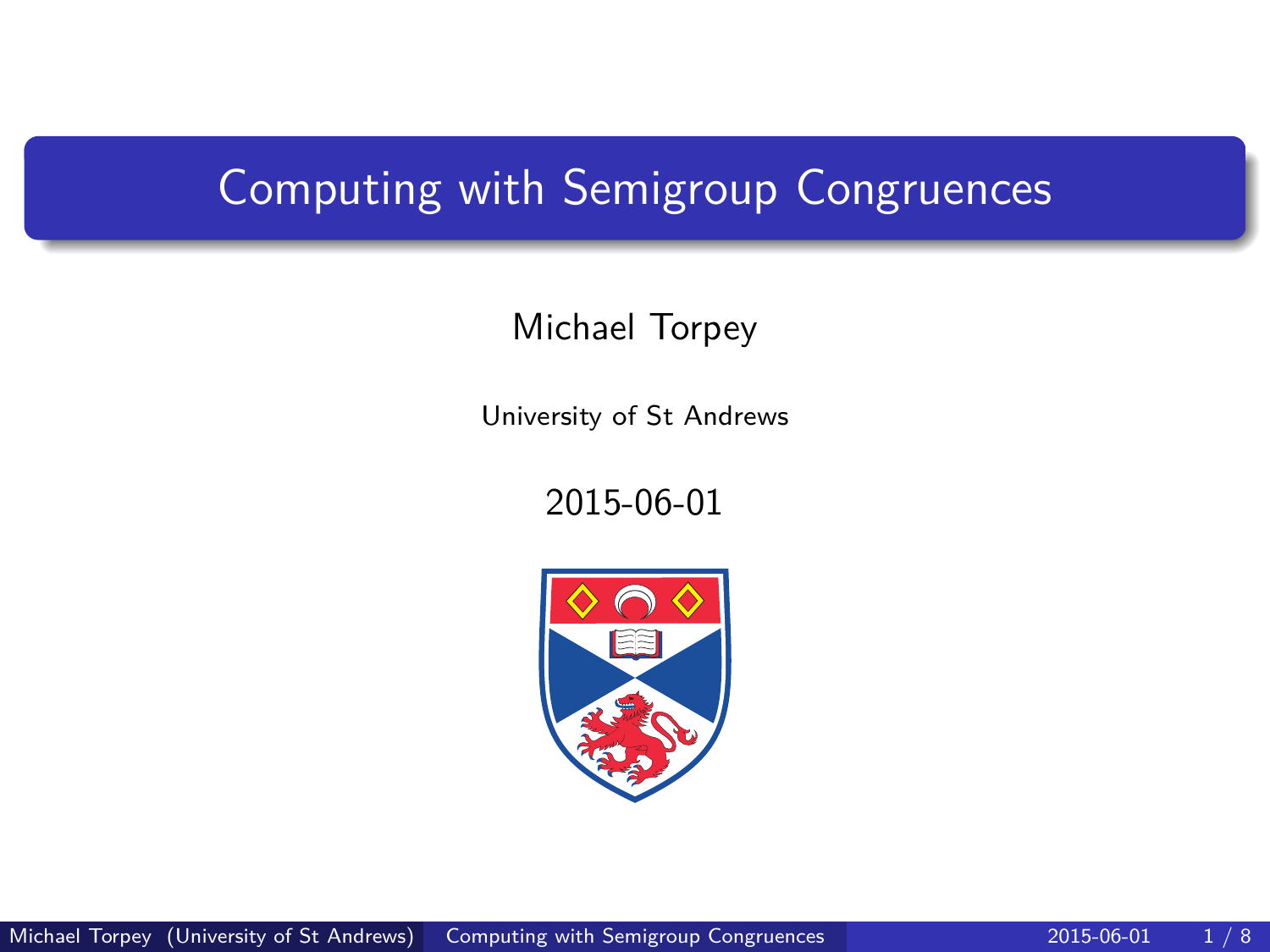#### Definition

A **semigroup** is a set *S* together with a binary operation  $* : S \times S \rightarrow S$ such that

$$
(x * y) * z = x * (y * z)
$$

for all  $x, y, z \in S$ .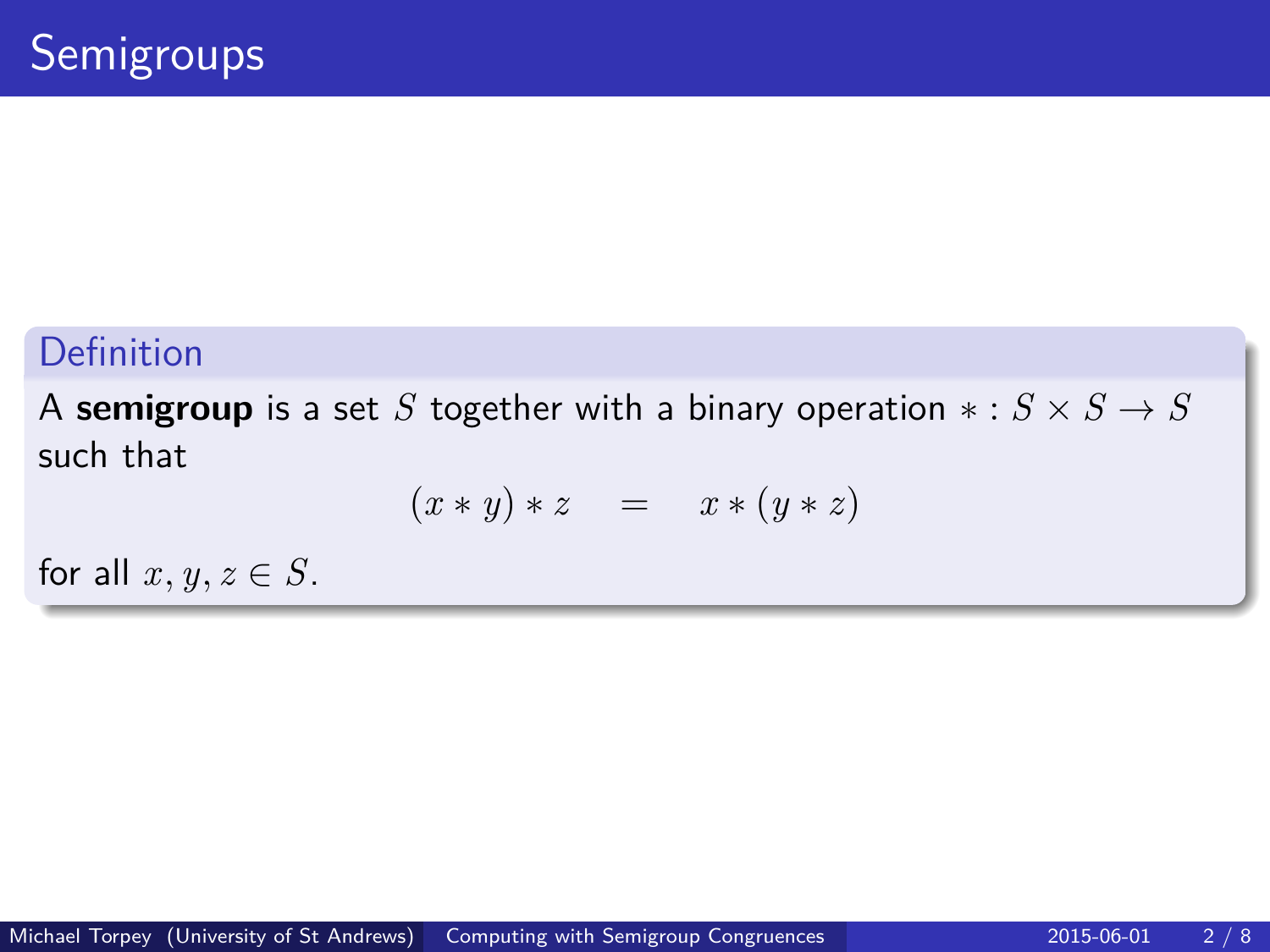### Definition

A **congruence** on a semigroup *S* is an equivalence relation on *S* (a partition of *S*) such that

$$
\bullet \ (x, y) \in \rho \quad \Rightarrow \quad (a * x, a * y), (x * a, y * a) \in \rho,
$$

or equivalently,

$$
\bullet \ (x, y), (s, t) \in \rho \quad \Rightarrow \quad (x * s, y * t) \in \rho,
$$

for all  $x, y, a, s, t \in S$ .

(we may write  $x \rho y$  for  $(x, y) \in \rho$ )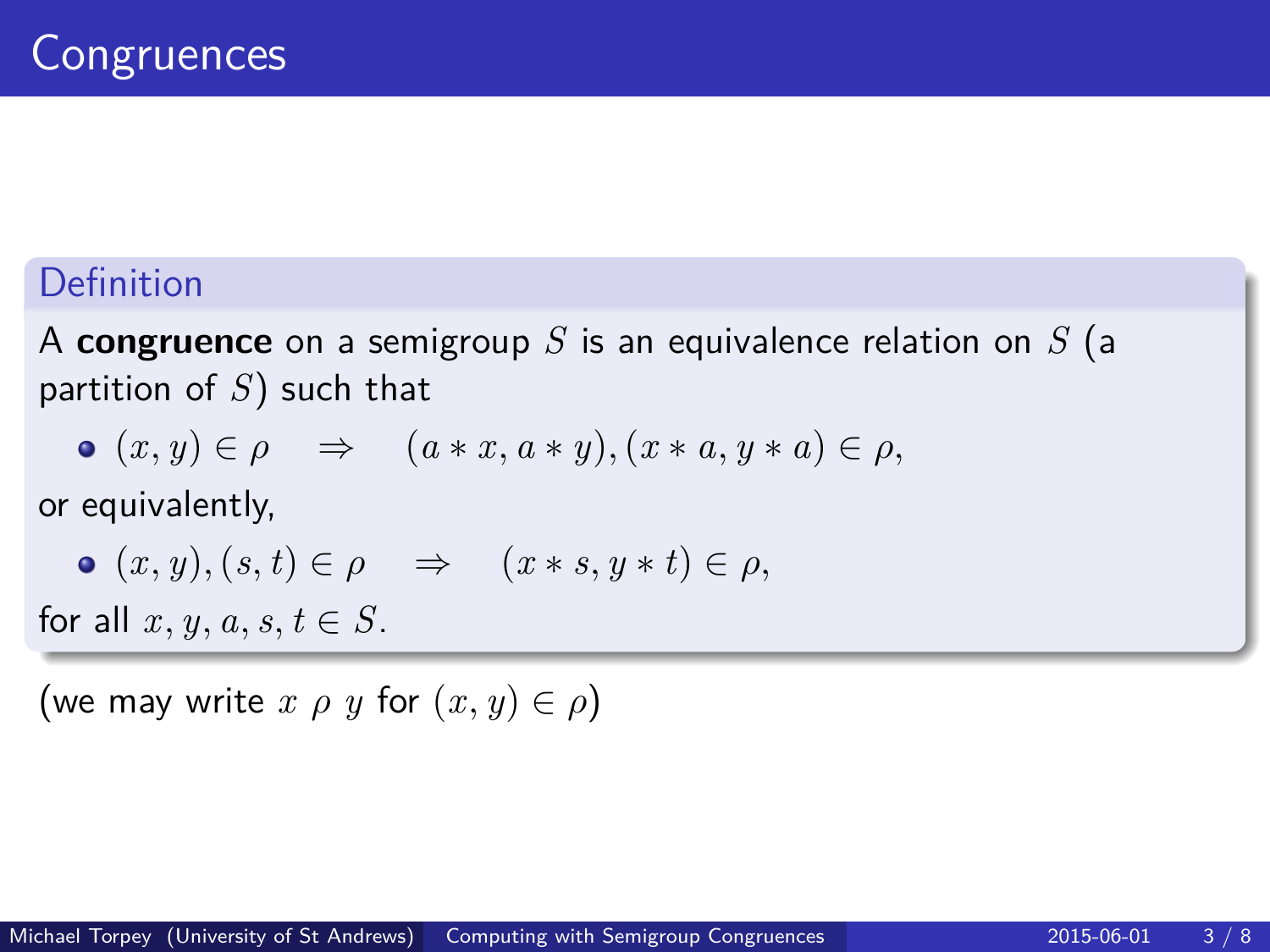Let  $S = \mathbb{Z}_6 = \{0, 1, 2, 3, 4, 5\}$  under addition mod 6. What congruences do we have?

- $\n$  Universal congruence:  $\{\{0,1,2,3,4,5\}\}\$
- Trivial congruence: {0}*,* {1}*,* {2}*,* {3}*,* {4}*,* {5}
- $\text{Three classes: } \{\{0,3\},\{1,4\},\{2,5\}\}$
- $Two classes: \ \{\{0,2,4\},\{1,3,5\}\}$
- Not a congruence:  $\{\{0,1\},\{2,3,5\},\{4\}\}\$  $(2, 3) \in \rho$  but  $(1 + 2, 1 + 3) = (3, 4) \notin \rho$ .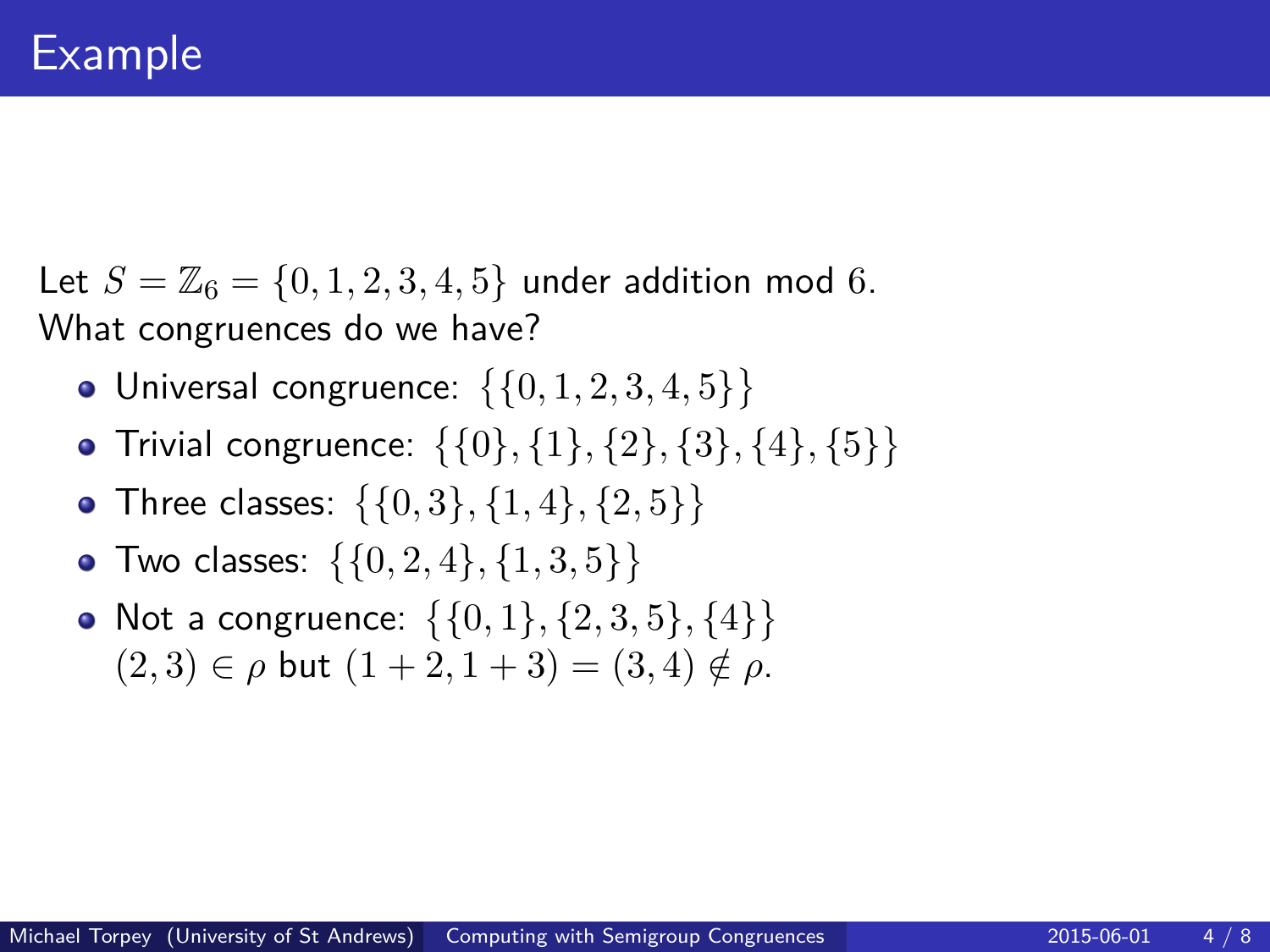List of pairs:  $\{(x_1, x_3), (x_1, x_9), (x_{42}, x_{11}), \dots\}$  ${\sf Partition:} \ \ \{\{x_1, x_3, x_9, x_{14}\}, \{x_2\}, \{x_4, x_5, x_8\}, \dots\}$ ID list: 1*,* 2*,* 1*,* 3*,* 3*,* 4*,* 5*,* 3*,* 1*, . . .*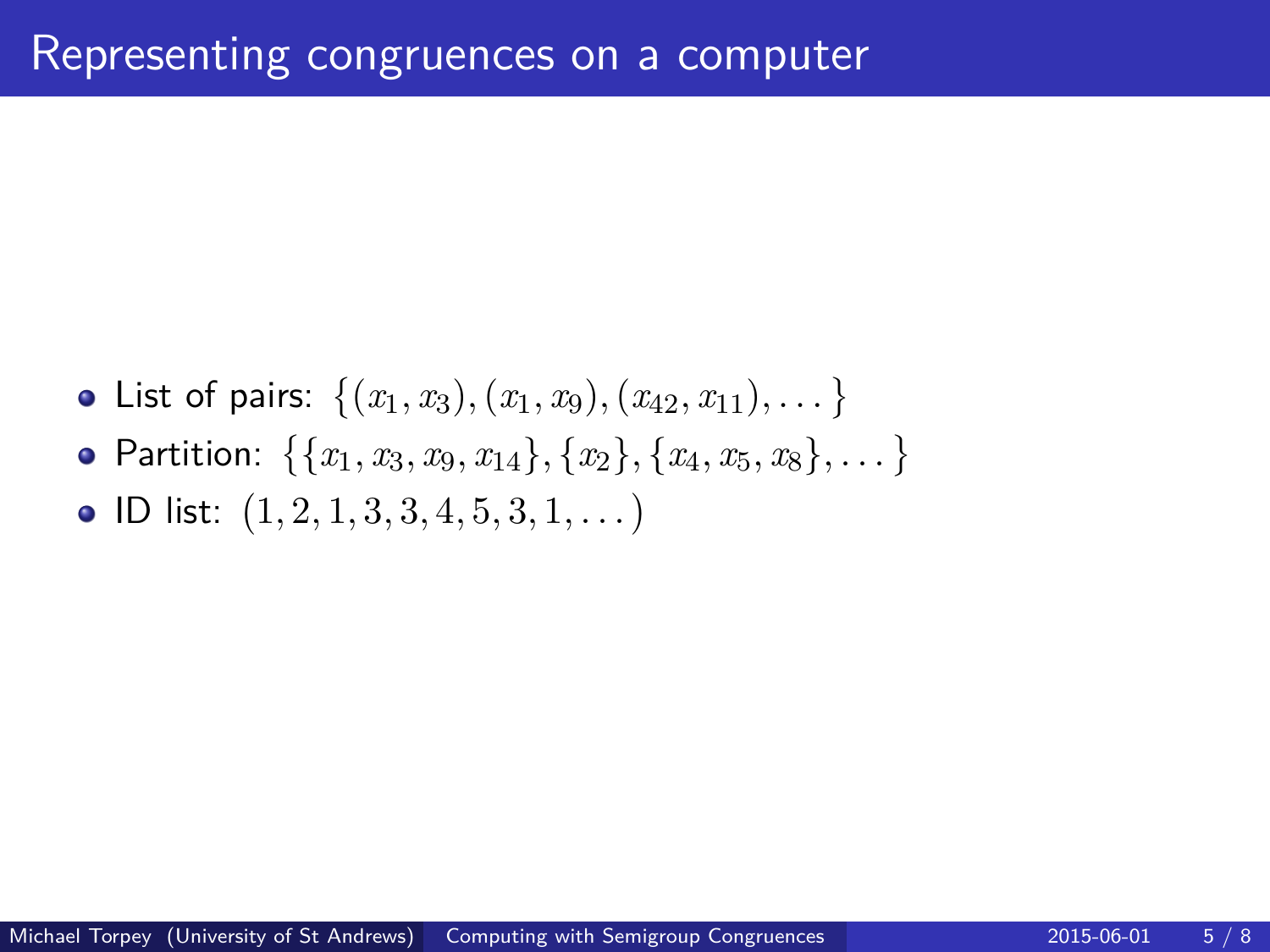- Groups: **normal subgroups**
- Rings: **two-sided ideals**
- Simple & 0-simple semigroups: **linked triples**
- **•** Inverse semigroups: **kernel and trace**

Rees congruences considered separately: store a **semigroup ideal**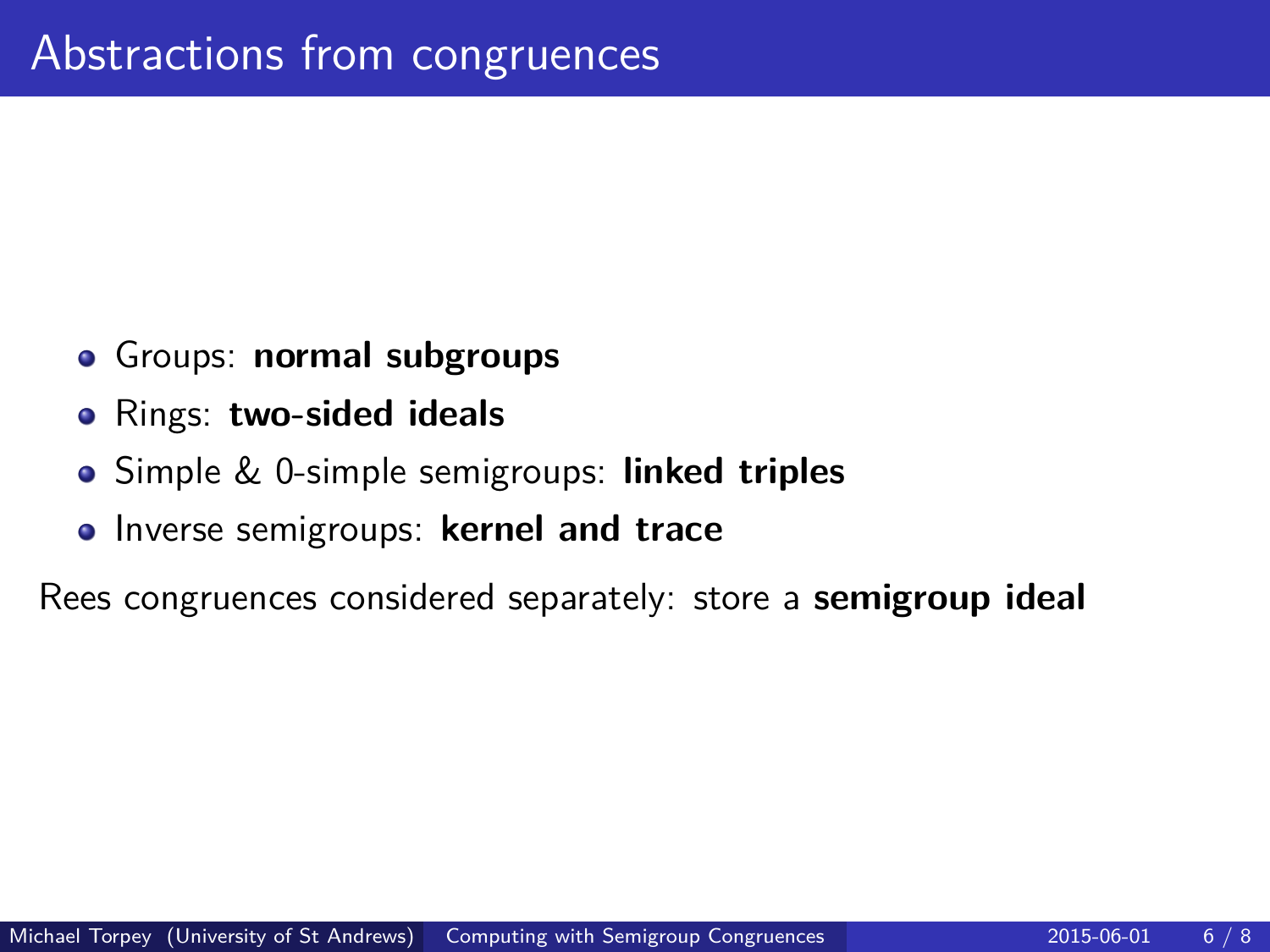- Package for GAP computational algebra system
- Developed in St Andrews
- Several ways to deal with congruences
- **•** Basic way is using **generating pairs**
- Abstractions from previous slide used when appropriate